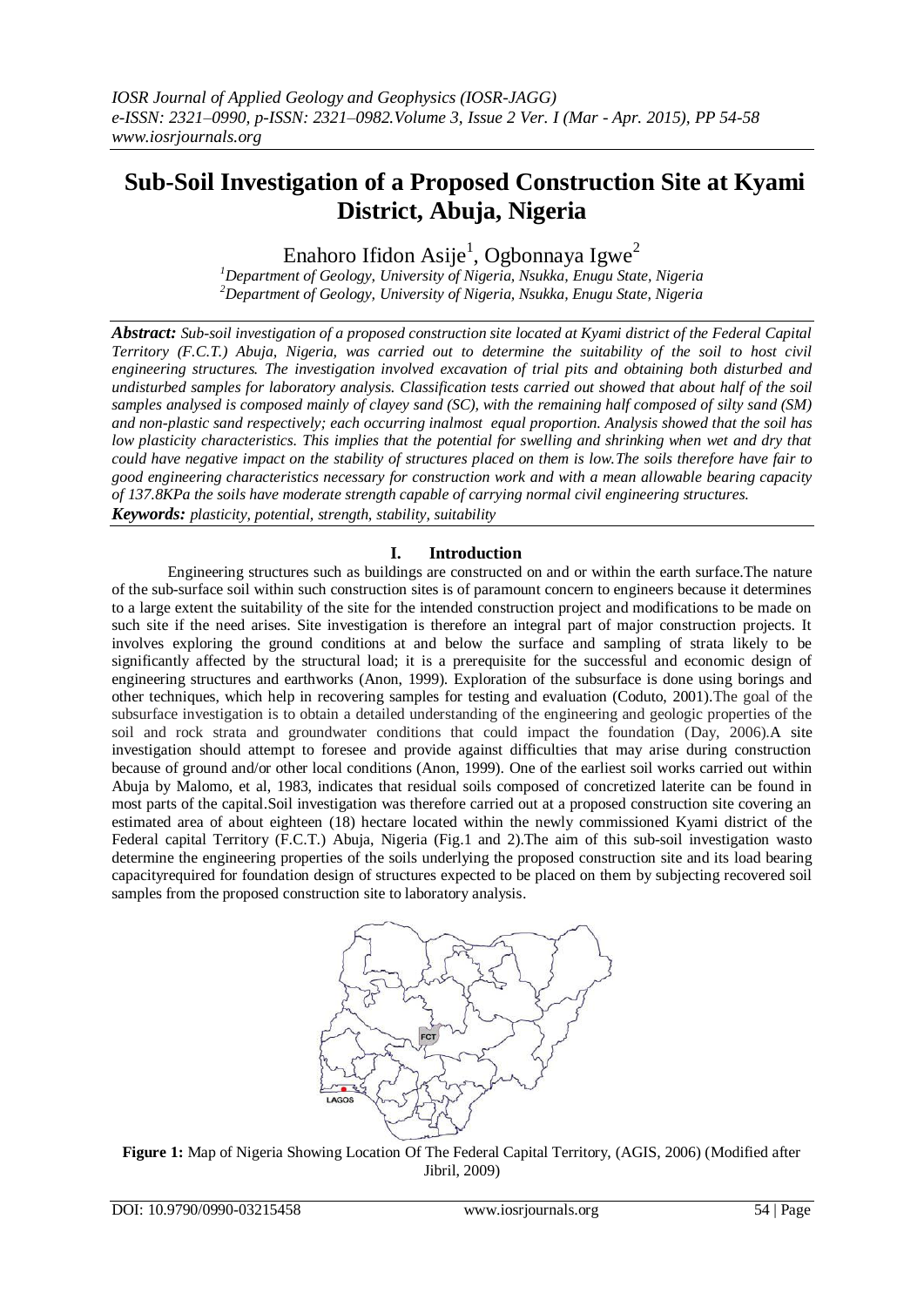

**Figure 2:** Google Earth mapshowing approximate area of investigation

# **II. Geology And Soil Types**

Two broad geological regions with each one having similar structural and lithological characteristics are recognized within the Federal Capital Territory (FCT): these regions comprise the Pre-Cambrian Basement Complex and sedimentary rocks, and they both have very strong influence on the morphological characteristics of the local soil (Ola, 2001).A number of local soils that have been identified within the F.C.T. are the alluvial soils, Luvisols and Entisols.

# **III. Materials And Method**

A total of sixteen (16) trial pits were randomly established and manually dug to a depth of 1.5 meters. Undisturbed samples were obtained with the aid of core-cutters. Samples were transported to the laboratory for testing. Classification and Atterberg limit tests were carried out on the soil samples recovered from the trial pits to determine the engineering suitability of the subsoil for the proposed project. Shear Box test was carried out to deduce the cohesion (c) and angle of internal friction (ø) of the soil which forms an integral part of the soil's strength from which the bearing capacity was calculated. All test procedures were in accordance with BS1377 PART 9. Natural moisture content of the samples was also determined in the laboratory.

# **IV. Results And Discussion**

## **4.1 IN-SITU Soil Description**

The natural state of the soil in all the excavated trial pits could best be described as compacted and cohesive, with colours varying within shades of reddish-brown. Hardpan or concretized conglomerate was encountered in some of the trial pits;excavation time in such pits was much longer than others without it. Ground water was not encountered in any of the trial pits and as such, the soil appeared to be in firm and moist condition.

## **4.2 Classification**

The unified soil classification system (ASTM, 2005) was adopted in this work. The sieve analysis showed that all the sub-soil materials from the trial pits except trial pit 12 (table) within the area under investigation is characterized by coarse-grained soil, i.e. more than 50% total weight of soil sieved was retained on sieve No. 200. Of this, only trial pit 11 had more than 15% gravel fraction sufficient enough to be included in the group name (Table 1). The rest of the soil is made-up mainly of sand fraction. And within the sand fractions that dominate the soil of the area, fine sand forms the bulk of the total weight of the soil spectrum. This could be the reason for the low-to-moderate angle of shearing resistance (ᴓ) observed in most of the samples from the shear box test results.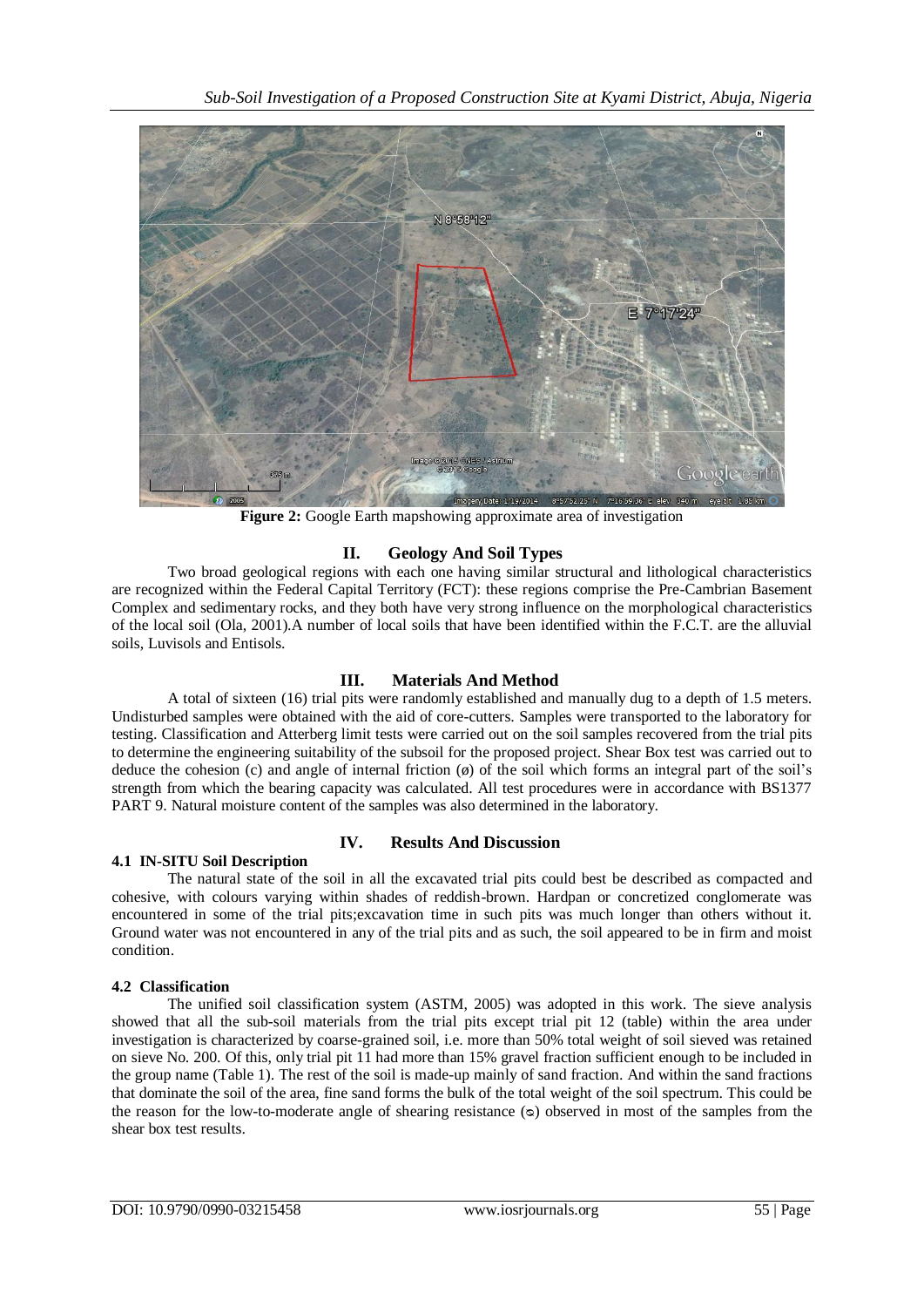|                |                | <b>Table 1.</b> Summary of Classification results (Omned Son Classification System) |              |             |          |             |                         |
|----------------|----------------|-------------------------------------------------------------------------------------|--------------|-------------|----------|-------------|-------------------------|
| Trial pit      | % Retained     | % passing                                                                           | % passing    | Liquid      | Plastic  | Plasticity  | Group symbol            |
| no             | on No. $4$     | sieve no 4                                                                          | No.<br>sieve | limit       | limit PL | index<br>PI |                         |
|                | sieve          |                                                                                     | 200          | $LL$ $(\%)$ | $(\%)$   | (% )        |                         |
|                | 13.0           | 61.7                                                                                | 25.3         | 22.0        | 11.0     | 11.0        | SC.                     |
| $\overline{c}$ |                | 74.2                                                                                | 25.8         | NA.         | NA       | NA.         | Non-plastic sand        |
| 3              | 10.0           | 57.6                                                                                | 32.4         | 35.4        | 18.0     | 18.0        | <b>SC</b>               |
| $\overline{4}$ | $\overline{a}$ | 60.0                                                                                | 40.0         | 31.6        | 20.0     | 12.0        | SC.                     |
| 5              | ٠              | 57.2                                                                                | 42.8         | 39.3        | 19.0     | 20.0        | SC.                     |
| 6              | ۰              | 52.4                                                                                | 47.6         | 43.8        | 31.0     | 13          | <b>SM</b>               |
| 7              | 11.8           | 67.1                                                                                | 21.1         | NA.         | NA       | NA.         | Non-plastic sand        |
| 8              |                | 58.0                                                                                | 42.0         | 43.0        | 27.0     | 16.0        | SM                      |
| 9              | ۰              | 63.4                                                                                | 36.6         | 45.8        | 22.0     | 22.0        | SC.                     |
| 10             | 7.3            | 59.3                                                                                | 33.4         | 41.6        | 26.0     | 16.0        | SM                      |
| 11             | 19.1           | 49.3                                                                                | 31.6         | NA          | NA.      | <b>NA</b>   | Non-plastic<br>gravelly |
|                |                |                                                                                     |              |             |          |             | sand (SG)               |
| 12             | ٠              | 47.9                                                                                | 52.1         | 50.0        | 26.0     | 24.0        | SCH                     |
| 13             | ٠              | 61.5                                                                                | 38.5         | 35.0        | 11.0     | 24.0        | SC.                     |
| 14             | 10.0           | 52.0                                                                                | 38.0         | 34.2        | 19.0     | 15.0        | <b>SC</b>               |
| 15             |                | 72.5                                                                                | 27.5         | NA          | NA.      | NA.         | Non-plastic sand        |
| 16             | 12.6           | 50.7                                                                                | 36.7         | 34.8        | 26.0     | 9.0         | SM                      |

of classification results (Unified Soil Classification System)



**Figure 3:** Casagrande (1948)plasticity chart showing relative positions of samples

Atterberg limit tests results showed that the liquid limit of the soil samples varies between 22.0% and 50%; plastic limit varies between 11% and 31% while the plasticity index varies between 11% and 24% (Table 1). More than 75% of the soils' fines plot above the "A" line on the Casagrande plasticity chart (Fig. 3), an indication that the fines are composed majorly of clay with a small fraction composed of silt. The plasticity index of samples 2,7,11 and 15 (Table 1) could not be determined:this is due primarily to the non-plastic nature of the fines in these soil samples and as such, theyare regarded as non-plastic sands. From the sieve analysis and Atterberg results obtained the proposed construction site is underlainby clayey sand (SC),silty sand (SM) and non-plastic sandrespectively; with clayey sand covering about half of the investigated site, while silty sand and non-plastic sand each occurring in almost equal proportion make up the remaining half of the entire site. According to Wagner, 1957, the soil is rated as a good to fair foundation material capable of supporting normal civil engineering structures. In addition, with liquid limit of less than 50% and the relative position on the plasticity chart (Fig. 3) the soils therefore are characterized by clay and silt with low plasticity. This implies that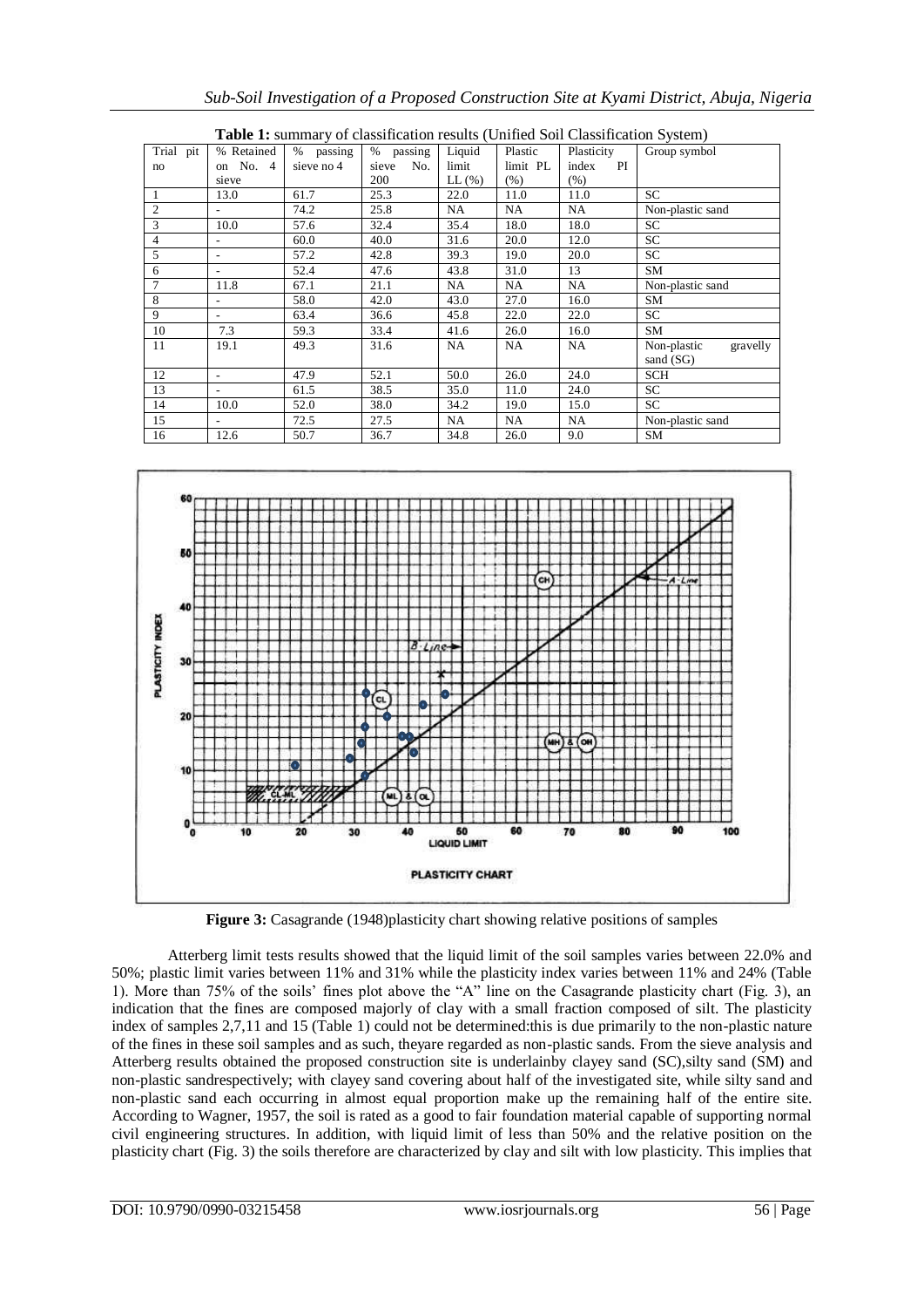the potential for swelling and shrinking which could alter the stability of structures that would be founded on them is low.

#### **4.3 Strength Parameters Leading To The Calculation Of Bearing Capacity**

Depending on the type of soil under consideration the strength of a soil is a function of either the cohesion (c) or friction angle (**ᴓ**) or a combination of both. Shear box tests on the soil samples showed that the cohesion of the soil varies from 8.9 KPa to 26.6 KPa with a mean value of 18.7 KPa, while the friction angle values varies from  $8.6 \approx \text{to } 24.8 \approx \text{with a mean value of } 14.7 \approx \text{(Table2)}$ .

| Trial pit      | Depth | of<br>Angle           | Cohesion | Ultimate     | Allowable    |
|----------------|-------|-----------------------|----------|--------------|--------------|
| no             |       | shearing              | C(KPa)   | bearing      | bearing      |
|                |       | resistance $(\infty)$ |          | capacity KPa | capacity KPa |
| $\mathbf{1}$   | 1.5   | 14.4                  | 26.6     | 471          | 157          |
| $\overline{c}$ | 1.5   | 10.1                  | 11.7     | 203          | 67           |
| 3              | 1.5   | 24.8                  | 12.5     | 640          | 213          |
| $\overline{4}$ | 1.5   | 12.8                  | 21.5     | 348          | 116          |
| 5              | 1.5   | 11.6                  | 24.8     | 391          | 130          |
| 6              | 1.5   | 8.5                   | 23.9     | 314          | 105          |
| $\overline{7}$ | 1.5   | 8.6                   | 18.6     | 260          | 87           |
| 8              | 1.5   | 12.1                  | 22.1     | 351          | 117          |
| 9              | 1.5   | 11.9                  | 22.1     | 359          | 120          |
| 10             | 1.5   | 22.1                  | 18.4     | 666          | 222          |
| 11             | 1.5   | 24.1                  | 15.3     | 711          | 237          |
| 12             | 1.5   | 17.5                  | 26.4     | 621          | 207          |
| 13             | 1.5   | 13.5                  | 17.0     | 342          | 114          |
| 14             | 1.5   | 13.7                  | 15.6     | 328          | 108          |
| 15             | 1.5   | 14.6                  | 8.9      | 252          | 84           |
| 16             | 1.5   | 15.5                  | 14.2     | 359          | 120          |

| Table 2: summary of shear box test and bearing capacity |
|---------------------------------------------------------|
|---------------------------------------------------------|

The moderate cohesion values obtained from the shear test results reflects the type of clay content present in the subsoil. With a mean value of 36% of soil passing sieve No. 200 the soil is considered having considerable quantity of fines sufficient to constitute the binders needed to increase the non-frictional strength of the soil. However, the moderate cohesion values obtained is attributed to the low plasticity of the clay and silt fraction that constitute the fines content of the soil. The ultimate bearing capacity of the soil was computed using Terzaghi's equations for shallow foundations:

 $q_u = 1.3CNc + yDNq + 0.4yBNy$  (1)

Where:

q<sup>u</sup> is ultimate bearing capacity

 $\overline{C}$  is cohesion (KN/m<sup>2</sup>)

 $\gamma$  is unit Weight (KN/m<sup>3</sup>)

Z is depth of footing (m)

B is width of footing (m)

Nc, Nq and Nɣ are constants which depend on angle of shearing resistance of the soil deduced from Shear Box Test.

Allowable bearing capacity:

 $q_{all} = q_u / F.S$  (2) Where: F.S. is factor of safety = 3.0

The ultimate bearing capacity of the soil varies from 203KPa to 711KPa, with a mean value of 413.5KPa, while the allowable bearing capacity varies from 67KPa to 237KPa, with a mean value of 137.8KPa. The ultimate and safe bearing capacity values of the subsoil derived from (1)and (2) indicate that the subsoil within the area of investigation is characterized by fair to good foundation material capable of supporting normal civil engineering structures and as such, shallow foundation footings such as pad or combined footings could be considered for the design of the structure.

## **V. Conclusion And Recommendation**

Sub-soil investigation was successfully carried out at a proposed construction site located at Kyami district of Nigeria's federal capital, Abuja. The information obtained from the investigation showed that the residual soil, composed mainly of clayey sand and silty sand with low plasticity has moderate allowable bearing capacity capable of supporting normal civil engineering structures. In addition to the immediate application of